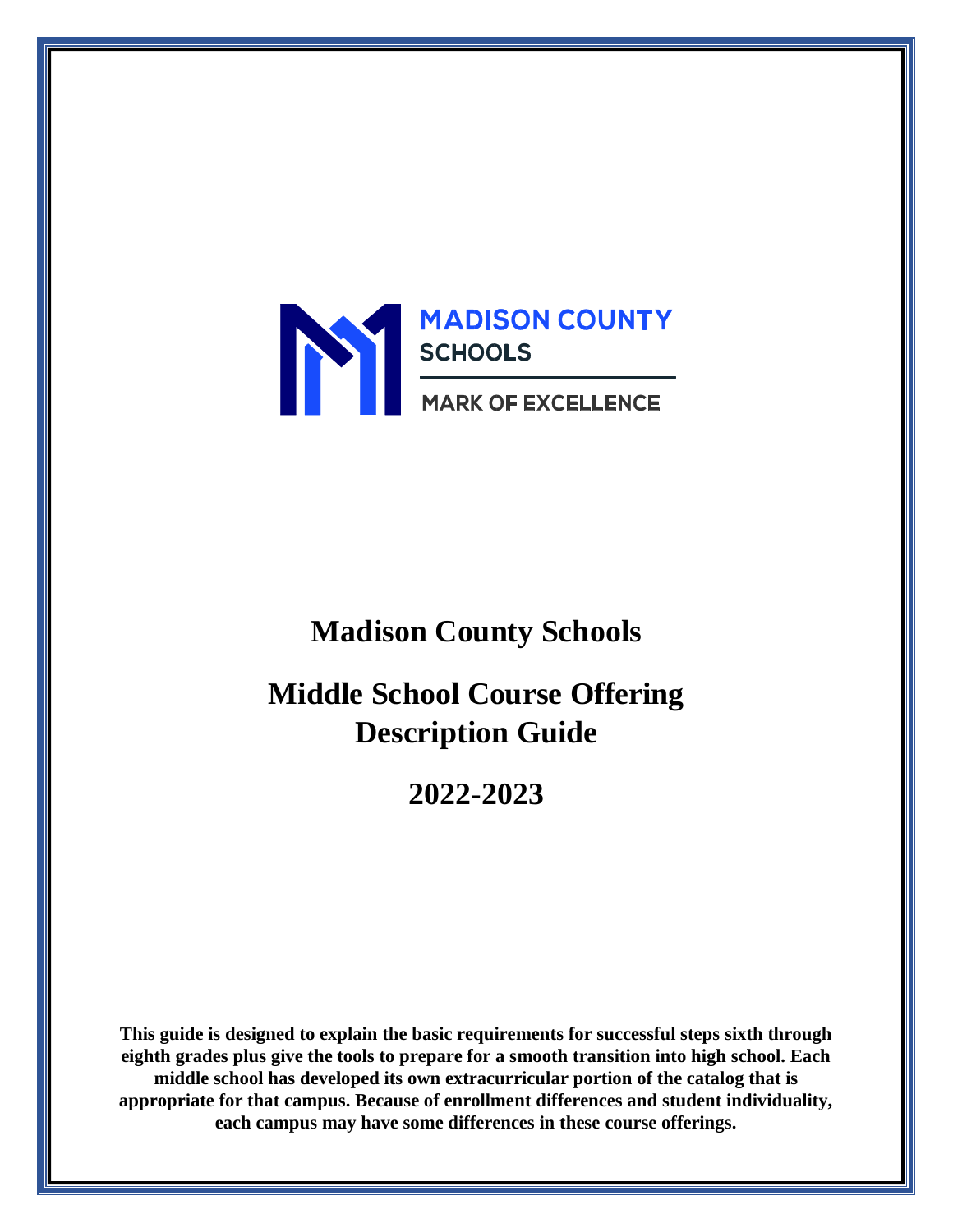## **Sixth Grade Course Description Guide**

#### **Advanced Courses:**

Students will be placed in advanced courses based on student achievement and individual student data.

- Advanced Language Arts (enrollment prerequisite listed on choice sheet)
- Advanced Mathematics (enrollment prerequisite listed on choice sheet)

#### **Courses:**

**Language Arts**: In this course, students will receive instruction in the following critical areas: reading, writing, speaking, listening, and language use. Grade specific skills increase with difficulty to help ensure that students gain adequate mastery of a range of skills and application.

**Mathematics:** In this course, students will receive instruction in the following critical areas: ratios and proportional relationships, the number system, expressions and equations, geometry, statistics and probability. Grade specific skills increase with difficulty to help ensure that students gain adequate mastery of a range of skills and application.

**World History:** Using geography as a framework, this course focuses on the cultural and historical developments in the Eastern Hemisphere with emphasis on Asia, Africa, Europe, Australia, and the Pacific Islands. The course is structured to provide a foundation for understanding global affairs. The differing physical landscapes of the eastern Hemisphere will be examined. Skills developed will include the interpretation and application of maps, graphs, charts, political cartoons, primary documents, and other social studies tools. The theme that is incorporated in this course refers to a curriculum progression in the study of people from self, families, communities, cities, regions, the United States, and the world.

**Integrated Science/Health:** Sixth grade science builds upon concepts introduced in kindergarten through the fifth grade. Students will explore structure and function in living systems, populations and ecosystems, diversity and adaptations of organisms, earth's history, the structure of the earth's system, earth's place in the solar system, and other physical sciences. As an inquiry-based science, an emphasis is placed on the ability to ask questions, observe, experiment, measure, problem solve and reason, and use the tools of science to gather data and communicate findings. Common Core literacy skills will be embedded in the science curriculum.

**Cyber Foundations I:** Information and Communication Technology is an innovative instructional program that prepares students to effectively use technology in learning, communication, and life. Students will study interpersonal and self-directional skills; basic technology operation and concepts; social, ethical, and human issues in technology; technology communication tools; technology resource tools; multimedia presentation applications; word processing applications; spreadsheet applications; and design applications.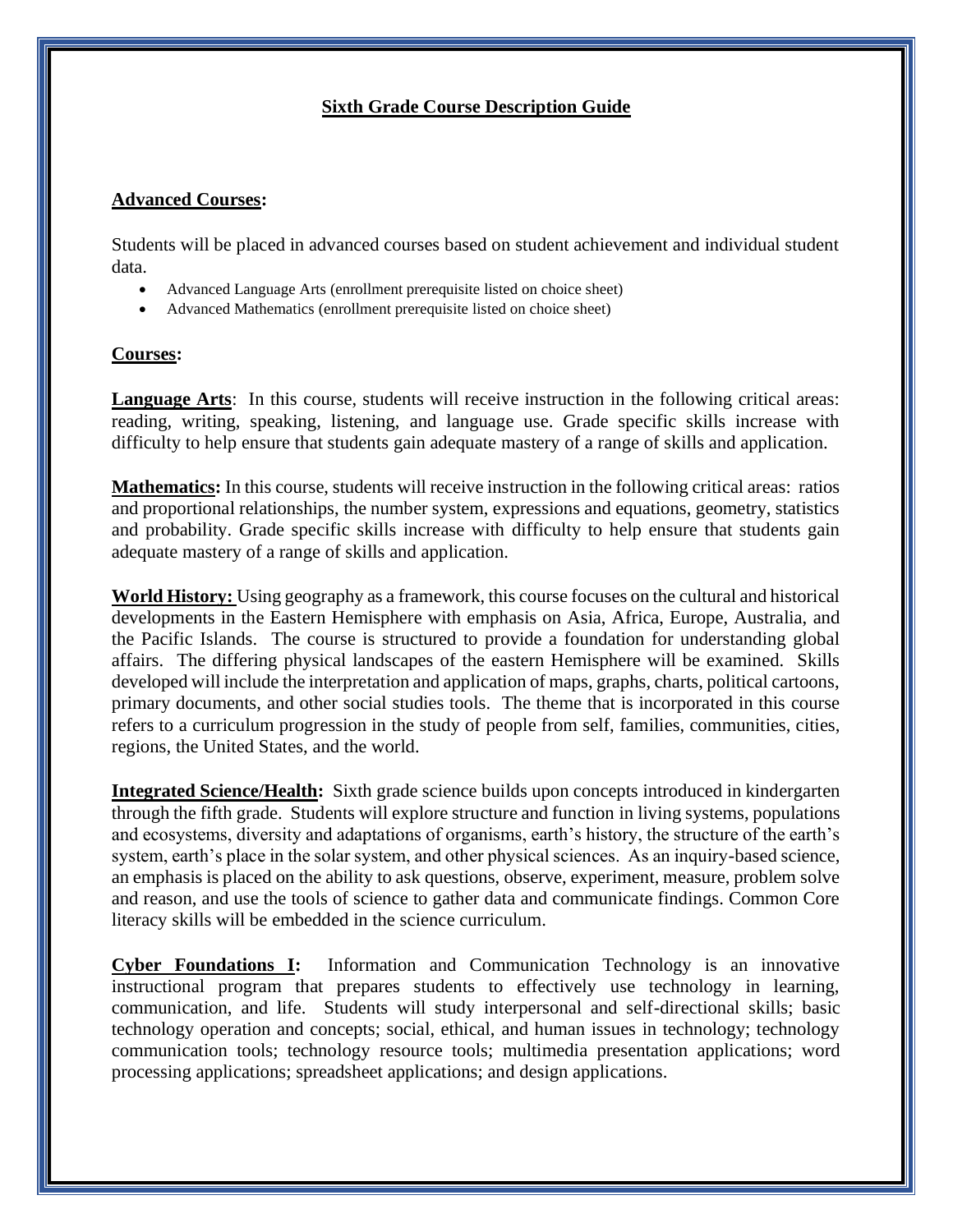## **Seventh Grade Course Description Guide**

#### **Advanced Courses:**

Students will be placed in advanced courses based on student achievement and individual student data.

- Advanced Language Arts (enrollment prerequisite listed on choice sheet)
- Advanced Mathematics
	- $\circ$  7<sup>th</sup> Grade compacted Mathematics (enrollment prerequisite listed on choice sheet)
	- <sup>o</sup> 8<sup>th</sup> Grade compacted Math/Algebra I (enrollment prerequisite listed on choice sheet)

## **Courses:**

**Language Arts**: Seventh grade language arts places emphasis on the continuing development of communication skills. In this course, students will build on previous knowledge, expanding the depth and scope of their abilities, purposes, and audience. Students will learn to understand differing points of view, distinguish between fact and opinion, become more adept language users by participating in classroom discussions, and learn appropriate group communication skills. Students will plan, draft, revise, and edit narratives, descriptions, and explanations with attention to composition and style, as well as sentence formation, usage, and mechanics. Particular attention is given to word choice, organization, grammar, and spelling in the context of meaningful activities. Students will also read and gather information from a variety of sources appropriate for adolescents, including classic literature, contemporary novels, technological sources, and interdisciplinary themes. Students will be challenged to develop individual and collaborative skills through participation in independent and group activities in a positive, risk-taking environment. Students will reflect on their processes and growth in language arts through self, peer, and teacher evaluation.

**Mathematics**: This course is designed to prepare students for 8th Grade Math. According to the Standards, critical areas that will be addressed include ratios and proportional relationships, the number system, expressions and equations, geometry, and statistics and probability. A variety of problem-solving techniques, real world applications, and technology are used when exploring these concepts.

**7<sup>th</sup> Grade Compacted Mathematics**: This course is designed to prepare students for 8th Grade Compacted Math/Algebra I. This course includes all of the 7th Grade Math content, as well as roughly the first half of the 8th Grade Math content. Because of the pace and depth of the course content, it is recommended that students enrolling in this class have demonstrated deep understanding of the mathematical content and flexible problem-solving skills in their prior course work. **This course earns 1 Carnegie Unit toward Graduation**.

**8th Grade Compacted Math/Algebra I**: This course is designed to prepare students for Geometry and Algebra II. The course includes roughly the second half of the 8th Grade Math content, as well as all of the content for Algebra I. Because of the pace and depth of the course content, it is recommended that students enrolling in this class have demonstrated deep understanding of the mathematical content and flexible problem-solving skills in their prior course work. **This course earns 1 Carnegie Unit toward graduation.**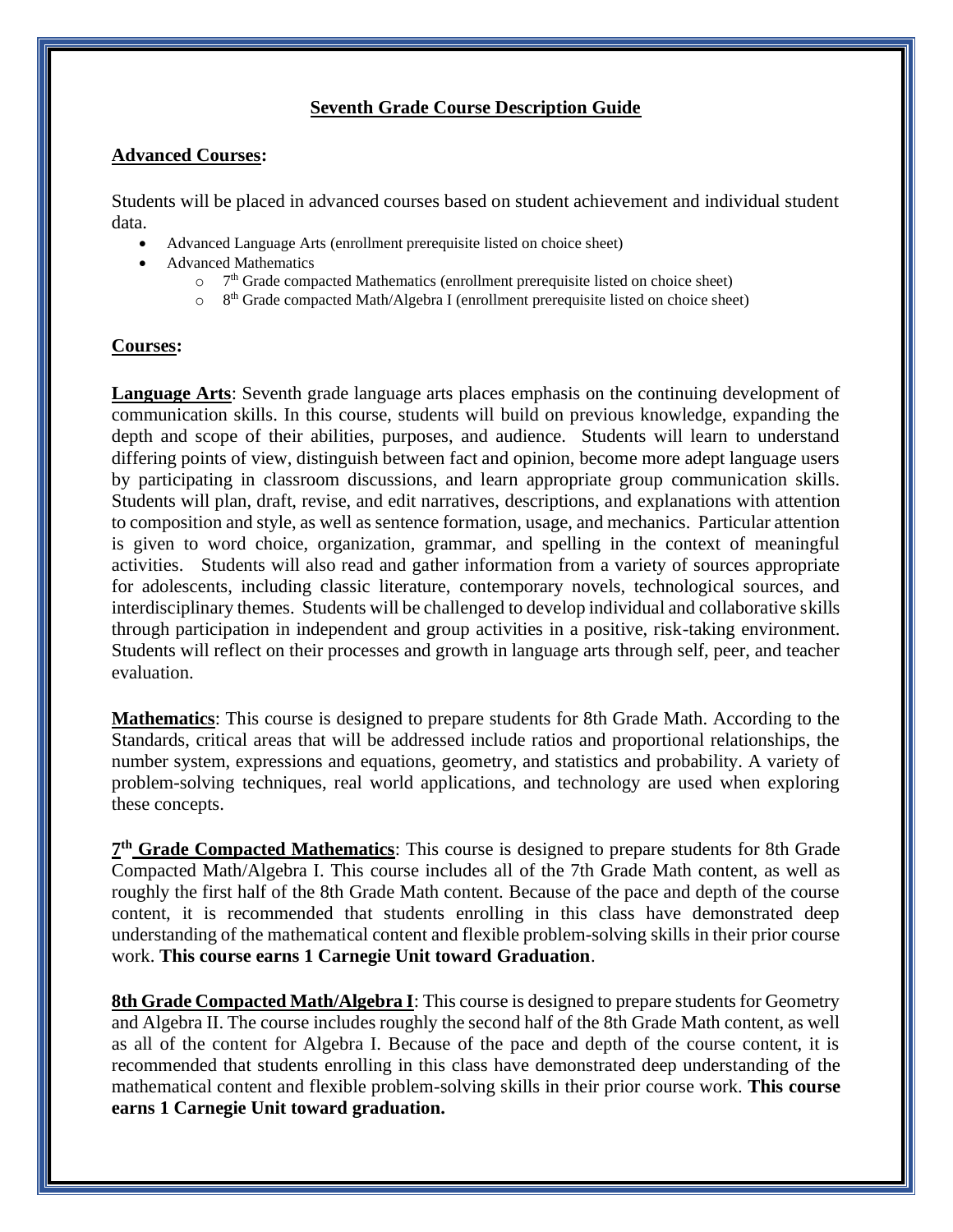**Mississippi Studies/Word Geography:** Mississippi Studies is designed to help the student understand and develop an appreciation for the geography, history, government, literature, art and music of Mississippi. This course is required for graduation. World Geography provides students basic geographic content and skills. Students will study the five fundamental themes of geography: location, place, human-environment interactions, movement, and regions. This course is required for graduation. **This course earns ½ Carnegie Unit toward graduation.**

**Integrated Science/Health**: Seventh grade science builds upon science concepts introduced from kindergarten through the sixth grade. Students will compare and contrast structure and function in living systems, explore the processes of the reproduction and heredity of organisms, determine how organisms co-exist in their environment, explore how environmental factors of population influence the formation of an ecosystem, examine the survival strategies of organisms over many generations, explore the composition and changes of the Earth system, explain the causes of lunar phases, eclipses, and Earth seasons, and investigate the chemical and physical properties of matter. As an inquiry-based science, emphasis is placed on the ability of students to ask questions, observe, experiment, measure, solve problems, reason, use the tools of science, gather data, and communicate findings.

**Cyber Foundations II**: Students in Information and Communication Technology II, (ICT II), complete study in interpersonal and self-directional skills; input applications; technology lab management and networking; publishing applications; graphic design applications; web design applications; database applications; and technology problem solving and decision-making tools. **This course earns 1 Carnegie Unit toward graduation**. **Prerequisite: Cyber Foundations I**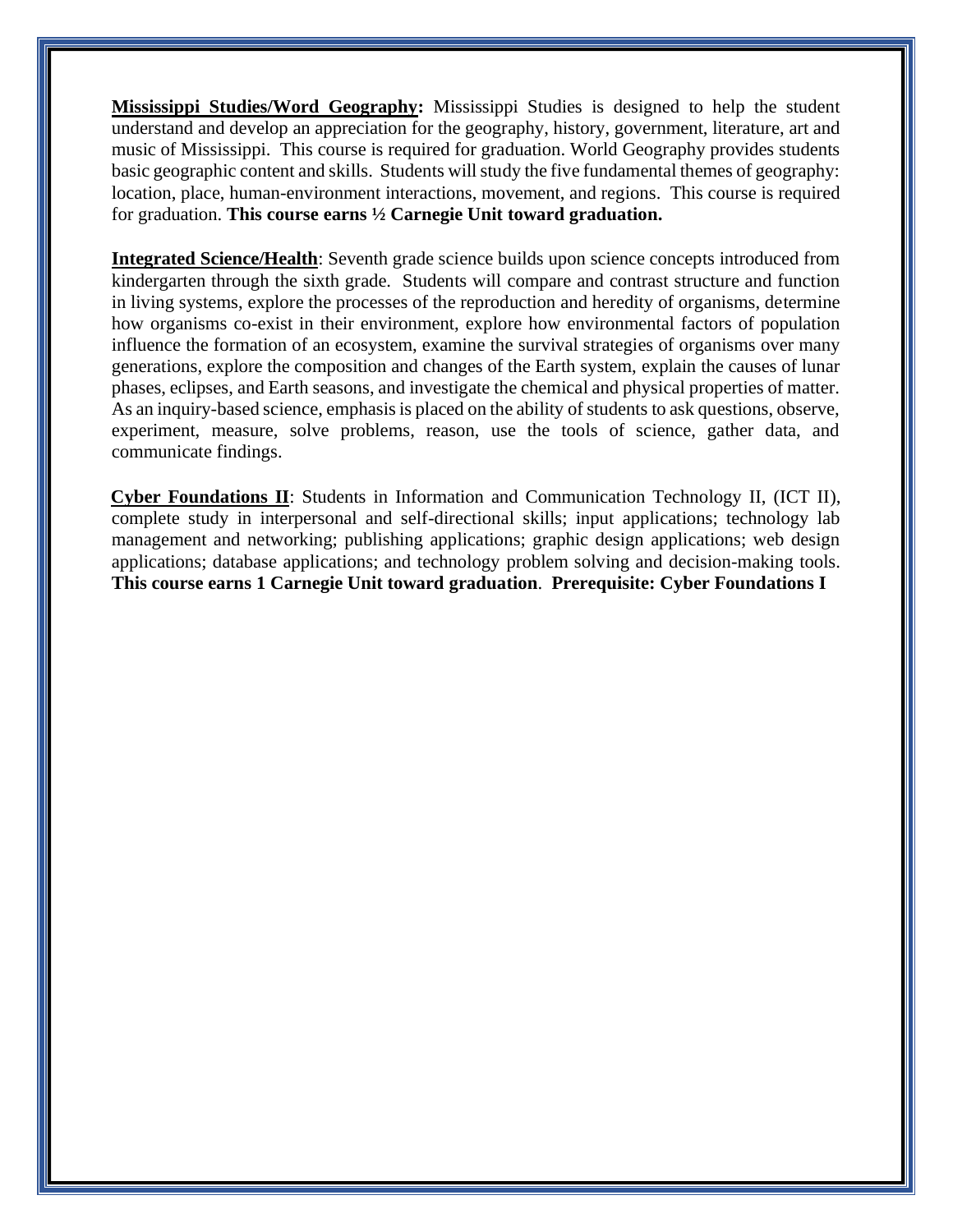## **Eighth Grade Course Description Guide**

## **Advanced Courses:**

Students will be placed in advanced courses based on student achievement and individual student data.

- Advanced Language Arts (enrollment prerequisite listed on choice sheet)
- Advanced  $8<sup>th</sup>$  Grade Mathematics (enrollment prerequisite listed on choice sheet)
- 8<sup>th</sup> Grade Compacted Math/Algebra (enrollment prerequisite listed on choice sheet)
- Geometry (enrollment prerequisite listed on choice sheet)
- Biology (enrollment prerequisite listed on choice sheet)

#### **Courses:**

**Language Arts:** Eighth grade language arts is designed to involve the student in applying reading, writing, listening, speaking, and observation skills in an independent manner through meaningful interdisciplinary tasks and assignments. Emphasis is placed on moving from the literal to the abstract in the student's critical thinking skills and in the use of language. The student will become a skillful interpreter of the persuasive strategies used in the mass media. Refinement in grammar and spelling skills will be demonstrated in written composition, word choice, organization, and style. Students will also read and gather information from a variety of sources appropriate for adolescents, including classic literature, contemporary novels, technological sources, and interdisciplinary themes. Students will continue to develop an appreciation for literature through the study of literary elements in classic and contemporary settings. Students will be challenged to develop individual and collaborative skills through participation in independent and group activities in a positive, risk-taking environment. Students will reflect on their processes and growth in reading through self, peer, and teacher evaluation.

**Mathematics:** This course is designed to prepare students for Algebra I. According to the Standards, critical areas that will be addressed include the number system, expressions and equations, functions, geometry, and statistics and probability. A variety of problem-solving techniques, real world applications, and technology are used when exploring these concepts. **This course earns 1 Carnegie Unit toward graduation.**

**8th Grade Compacted Math/Algebra I:** This course is designed to prepare students for Geometry and Algebra II. The course includes roughly the second half of the 8th Grade Math content, as well as all of the content for Algebra I. Because of the pace and depth of the course content, it is recommended that students enrolling in this class have demonstrated deep understanding of the mathematical content and flexible problem-solving skills in their prior course work. **This course earns 1 Carnegie Unit toward graduation.**

**Geometry:** Geometry is the development of a logical mathematical system from a set of undefined terms, definitions, postulates, theorems, and corollaries. Topics include special relationships among points, lines, and planes; angle relationships; triangle congruence and inequality; area of polygons; segments and angles in circles; and area and volume of two-dimensional and threedimensional figures. **This course earns 1 Carnegie Unit toward graduation**.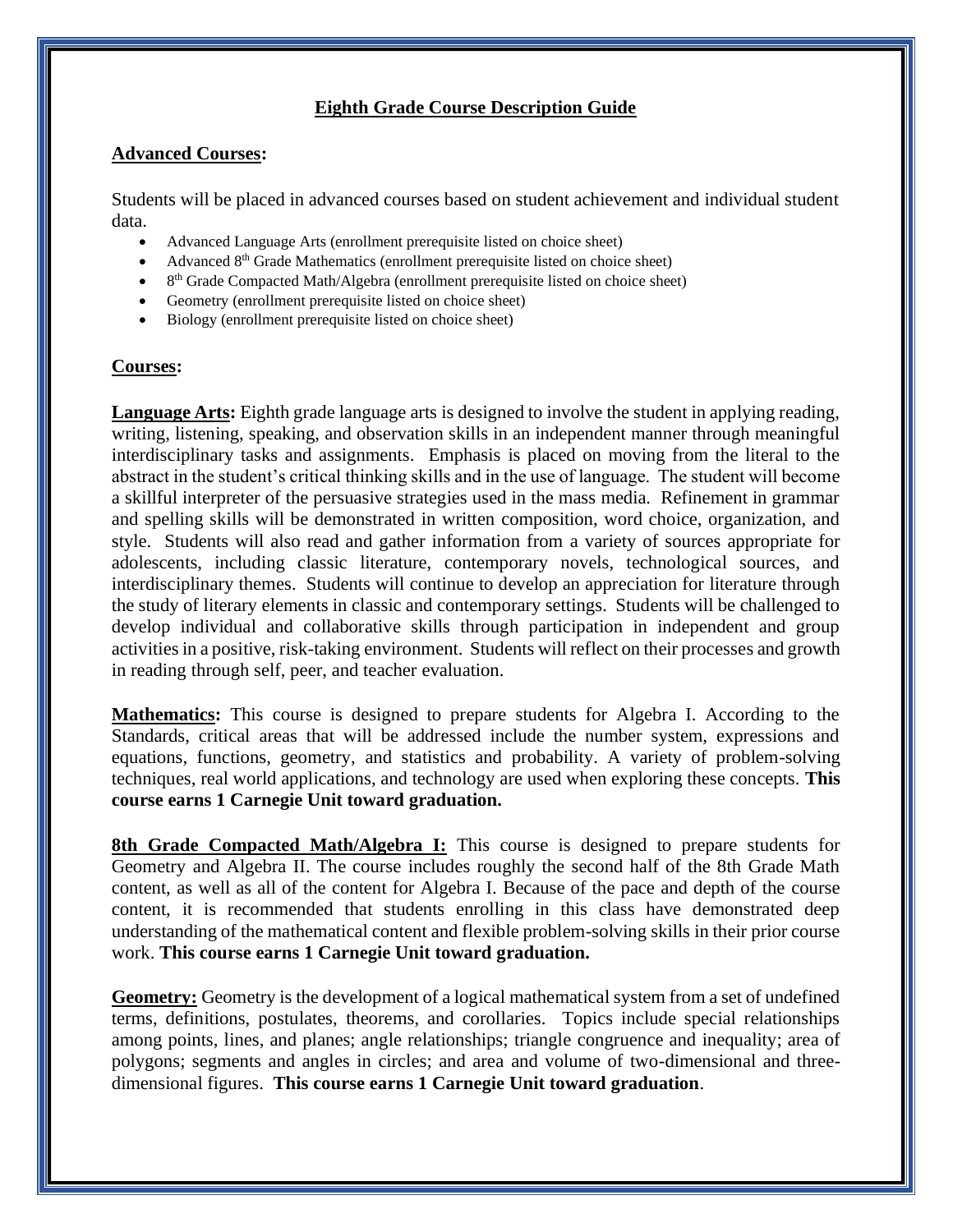**US History to 1877:** This course focuses on the historical development of the United States from Pre-Columbian time through Reconstruction. Examining the events involving Native Americans and various European settlers, students will understand origins of political ideas which led to the development of our democratic society. Students will discover how conflicts over political and economic ideologies marked the course of US history through the Reconstruction period. Civics, history, geography, and economics are emphasized throughout the course. Civic concepts necessary for citizenship participation in a democratic society will be developed. The study of history will show how Americans have been affected by past events. Skill develop will include, but not be limited to, the interpretation and application of maps, charts, political cartoons, primary documents, and other social studies tools.

**Integrated Science/Health**: Eighth grade science is designed to investigate properties and changes of properties of matter, motions and forces, energy transfer, structure and function in living systems, and the structure of the earth system. Throughout the teaching process, inquiry, safety skills, scientific method process, measuring, use of scientific equipment, current events, environmental issues, and hands-on activities will be emphasized.

**Biology:** Biology I is an introductory laboratory-based course designed to study living organisms and their physical environment. Students should apply scientific methods of inquiry and research in examining the following topics: biochemistry, cell structure, function and reproduction, cell energy, molecular basis of genetics, natural selection and diversity, and ecology. **This course earns 1 Carnegie Unit toward graduation.**

**Engineering Essentials:** The course introduces students to engineering concepts that are applicable across multiple engineering disciplines and empowers them to build technical skills through the use of a variety of engineering tools, such as geographic information systems (GIS), 3-D solid modeling software, and prototyping equipment. Students learn and apply the engineering design process to develop mechanical, electronic, process, and logistical solutions to relevant problems across a variety of industry sectors, including health care, public service, and product development and manufacturing. **This course earns 1 Carnegie Unit toward graduation. Prerequisite: Cyber Foundations II**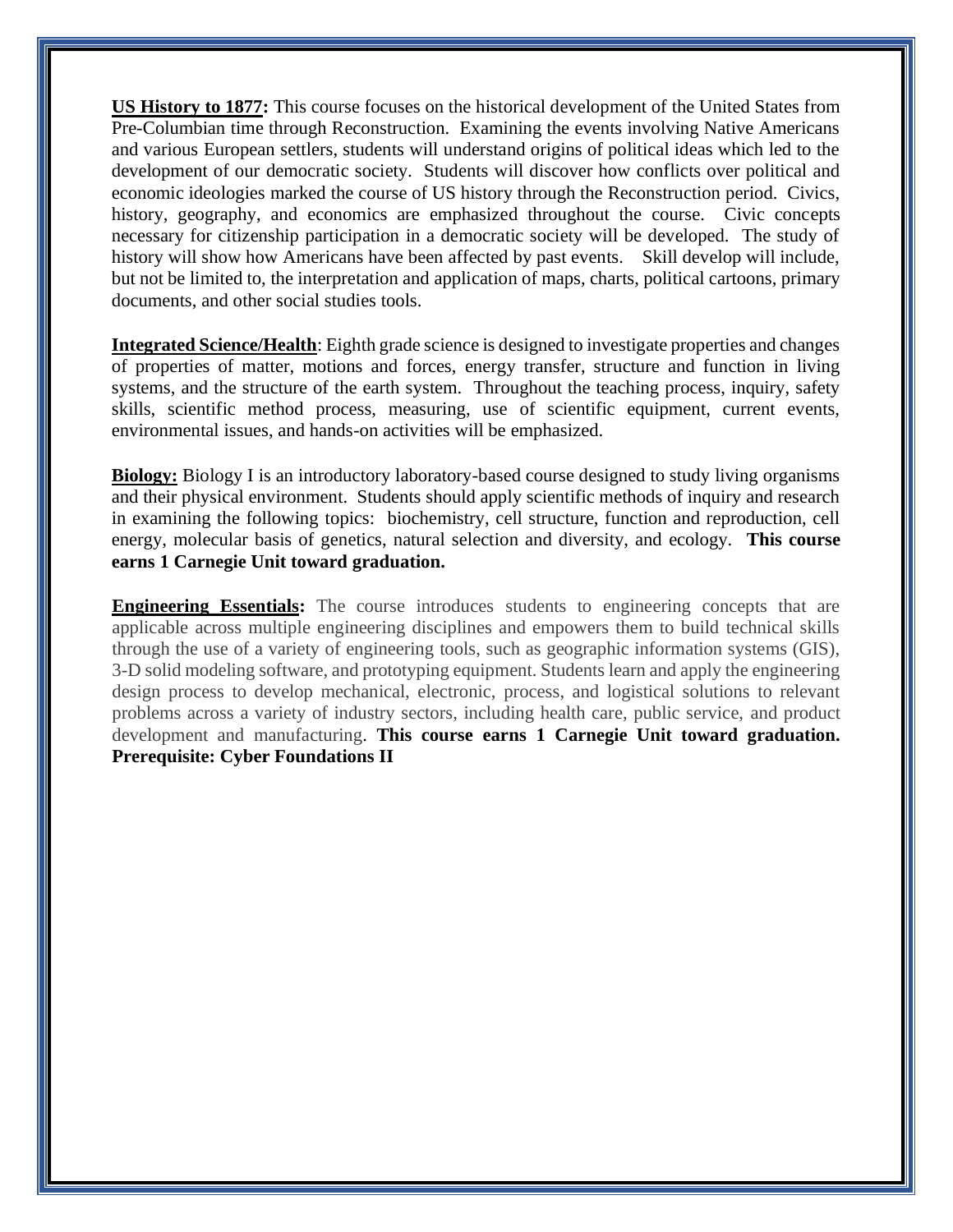#### **Elective Courses**

**Physical Education:** Physical education for middle school students provides an opportunity for students to participate in a variety of competitive games and activities. Participation in competitive games is a developmental progression for teen-aged students. Fitness is a major component of this class. Students will participate in a variety of developmentally appropriate fitness activities. Students are expected to be highly engaged in each day's activities, not just "go through the motions." A student's participation, discipline, and sportsmanship are used to determine grades. Students who do not dress appropriately for the day's activities will receive a failing grade.

**Team Sports:** Students participating in any seasonal athletics must complete a successful tryout.

**Band**: Students must pass the Selmer Music Aptitude Test before enrolling in band. In addition to the music test, math, reading, and conduct grades are also considered to determine a student's eligibility to enroll in band. Basic notes, rhythm patterns, and scales are taught. Students are required to perform in a fall and a spring concert each year.

**Choir**: Students at the middle school level who choose to pursue choral performance identify with the sounds of singing and its expressive qualities. Vocal maturation results in an entirely different singing sound from earlier grades. Requires a successful audition and a uniform fee.

**Gifted:** Gifted classes at the middle school level use a curriculum that includes 7 components: meta-cognition, creativity, research, communication, group dynamics, thinking, and self-directed learning. With access to multimedia software, and other instructional strategies, students are given the opportunity to discover new strengths, interests, and abilities. Students will build the capacity to effectively use their knowledge and experience in any situation. Students must complete testing in the Madison County Schools to determine their eligibility for enrollment in a gifted class.

**Spanish:** This course is designed to introduce students to the language and culture of Spanishspeaking countries. Students who enroll in this class must have an 80 average for  $7<sup>th</sup>$  grade language arts. This course earns 1 Carnegie Unit toward graduation.

**General Music:** This course focuses on singing unison and two-part songs, studying music theory, music history, and orchestral instruments. There is no performance requirement. A student's progress will be monitored through tests, projects, written work, and class participation.

**Drama:** This course will introduce students to plays. Students will study theater and theater artists and learn to respond appropriately to creative products. Students may create scripts based on personal experiences, imagination, literature, or history. At the end of this course, students will understand the relationships that exist between theater, other arts, other subject areas, and everyday life.